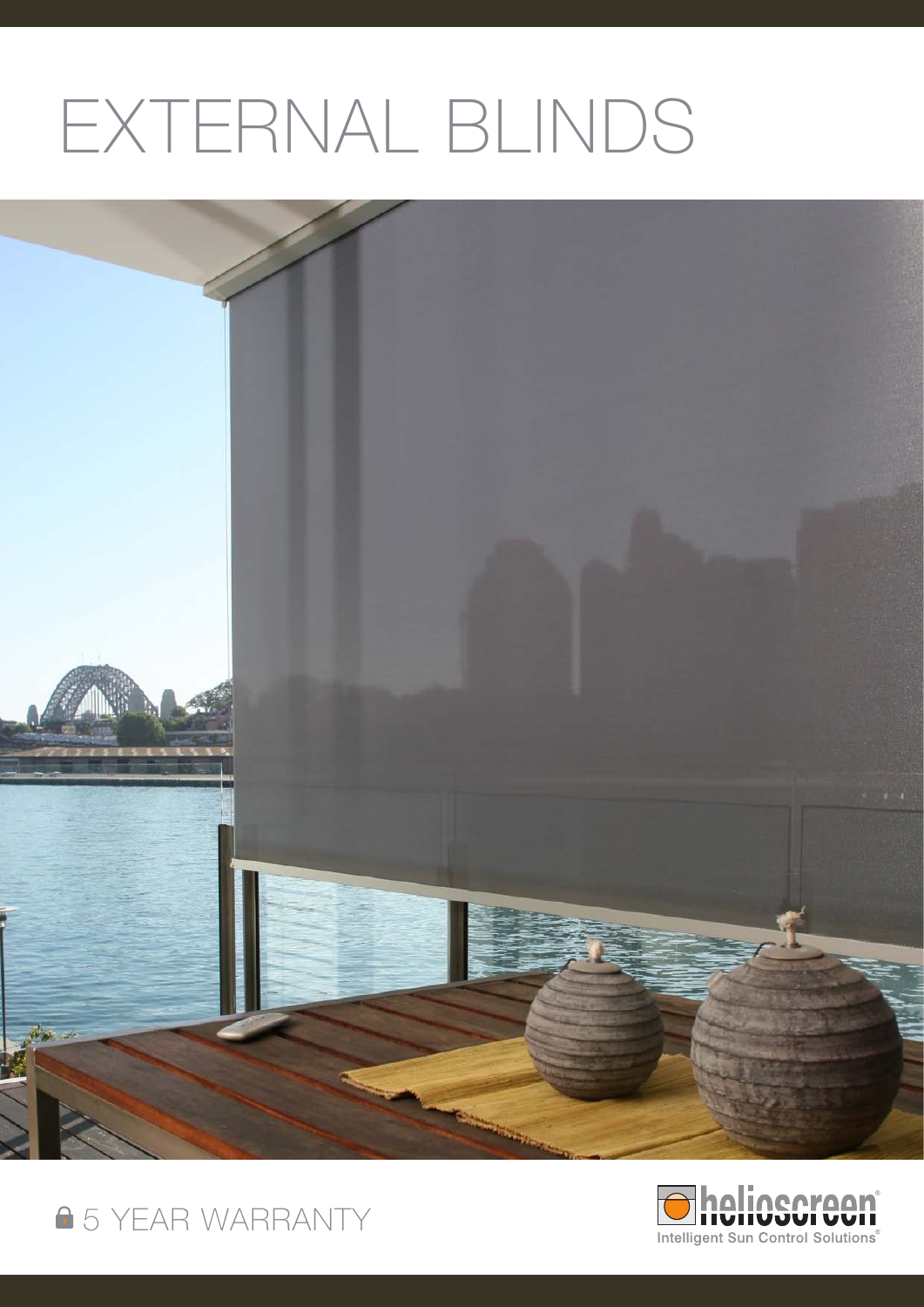## EXTERNAL BLINDS FOR RELAXED INDOOR / OUTDOOR LIVING

As Australia's premier independently owned blind and awning manufacturer, Helioscreen knows what is required to provide the best possible light solution for our uniquely harsh environment. External Blinds repel up to 90% of the sun's heat and also reflect and absorb harmful UV radiation.

External Blinds are designed to control the entry of natural light. They increase the thermal comfort of the internal space with impressive heat gain reductions, and increase visual comfort by reducing glare while maintaining views from the inside.

By installing a **Helioscreen Sun Control System**, the internal conditions of any room are improved. The demand on air conditioning systems are quickly reduced – saving energy and reducing greenhouse gas emissions.

FABRIC

#### BENEFITS:

- Visibility toward the outside
- Thermal and visual comfort
- Tear resisitance
- Dimensional stability
- Long life
- Low maintenance
- Fire retardant
- • Anti fungal



Helioscreen's Outdoor Living fabric ranges **Helio86** and Helio93 come in a wide range of classic and contemporary colours to suit any façade. These fabrics are designed to take the toughest of treatments and boast the strongest tear strength on the market. They are anti-static for easy cleaning, anti fungal and fire retardant, providing years of safe low maintenance use.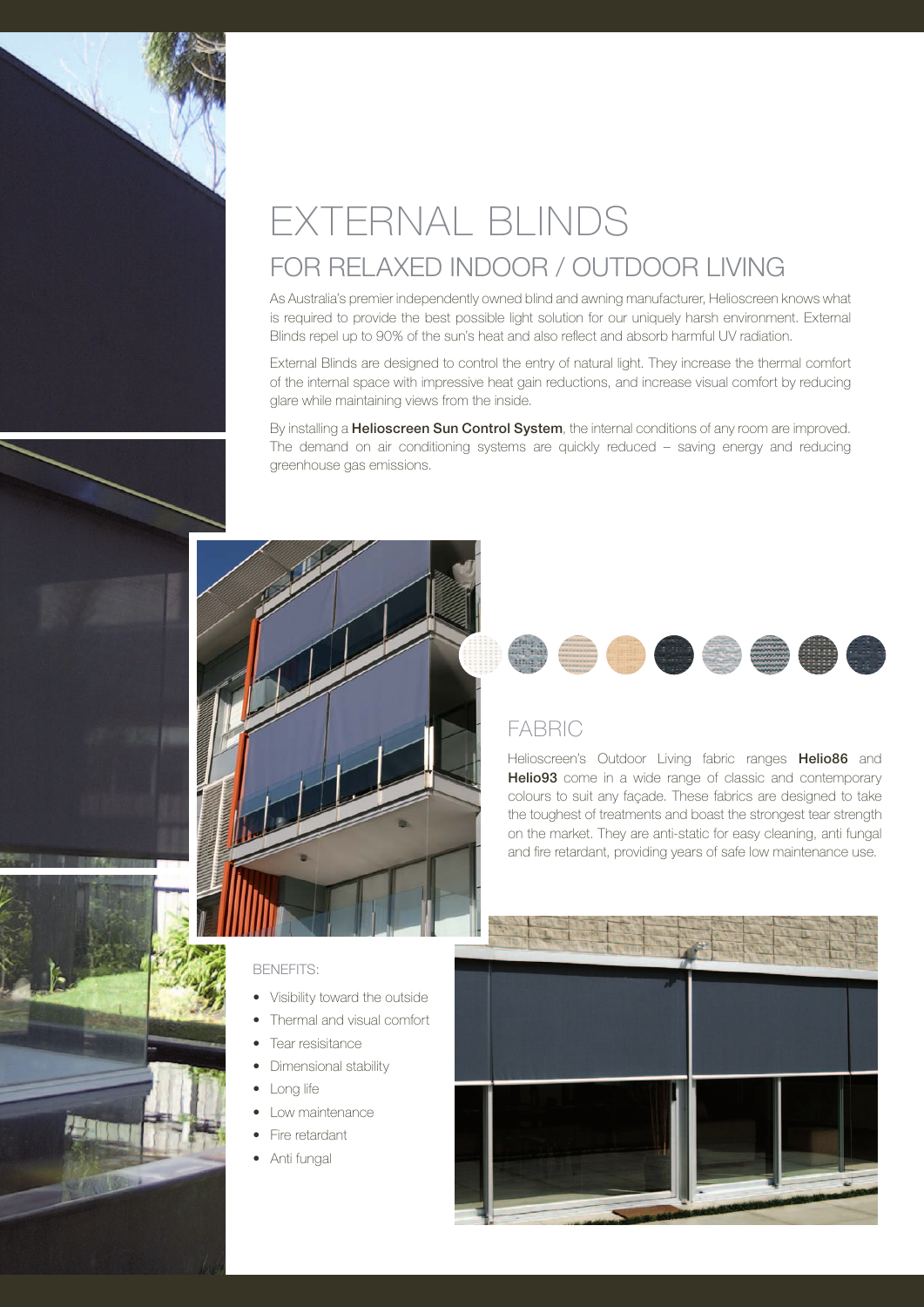### HEADBOX TYPES



95 x 95mm Max width 3m – Up to 9sqm



110 x 110mm Max width 3.8m - Up to 11sqm



105mm round Max width 3m – Up to 9sqm

## **SYSTEMS**

European designed and engineered, Helioscreen's external headbox blind systems are built to last. Tough non-corrosive componentry will ensure years of trouble free operation.

Motorising your external blinds enables maximum ease of use and a clean uncluttered aesthetic. Systems can also be linked together on one motor for maximum efficiency.

Choose from the discrete square headbox of the HM 65 95 and HM 80 110 systems, or the elegant rounded profile of the HM 65 105 ROUND system. Also available are the open systems (no headbox) HM 80 00 STAINLESS, and HM 130 00 which are able to be installed under eaves and can span widths of up to 5.4 metres in one blind.

Heavy-duty yet attractive **HELIO** or TEARDROP shaped weighted base bars increase stability in the elements and ensure optimal presentation of the fabric at all times. Choose from sleek aluminium side channels or marine grade stainless-steel cables, with fittings to suit any application.

#### OPEN SYSTEMS



HM 80 Stainless Max width  $3.8m -$ Up to 11sqm



HM 100 00 System\* Max width  $4.4m - Up$  to 12sqm

HM 130 00 System\* Max width 5.4m – Up to 13sqm







#### BASEBAR TYPES





Helio 18 x 35mm

**HOME** 

**Teardrop** 22 x 37mm



Side Channel 20 x 26mm



Stainless Cables 316 Grade



At Helioscreen we utilise the latest technology automation, including fully integrated façade management systems that react automatically to the elements. Blinds can be operated simply with a wall switch, a touch panel, or using a remote control.